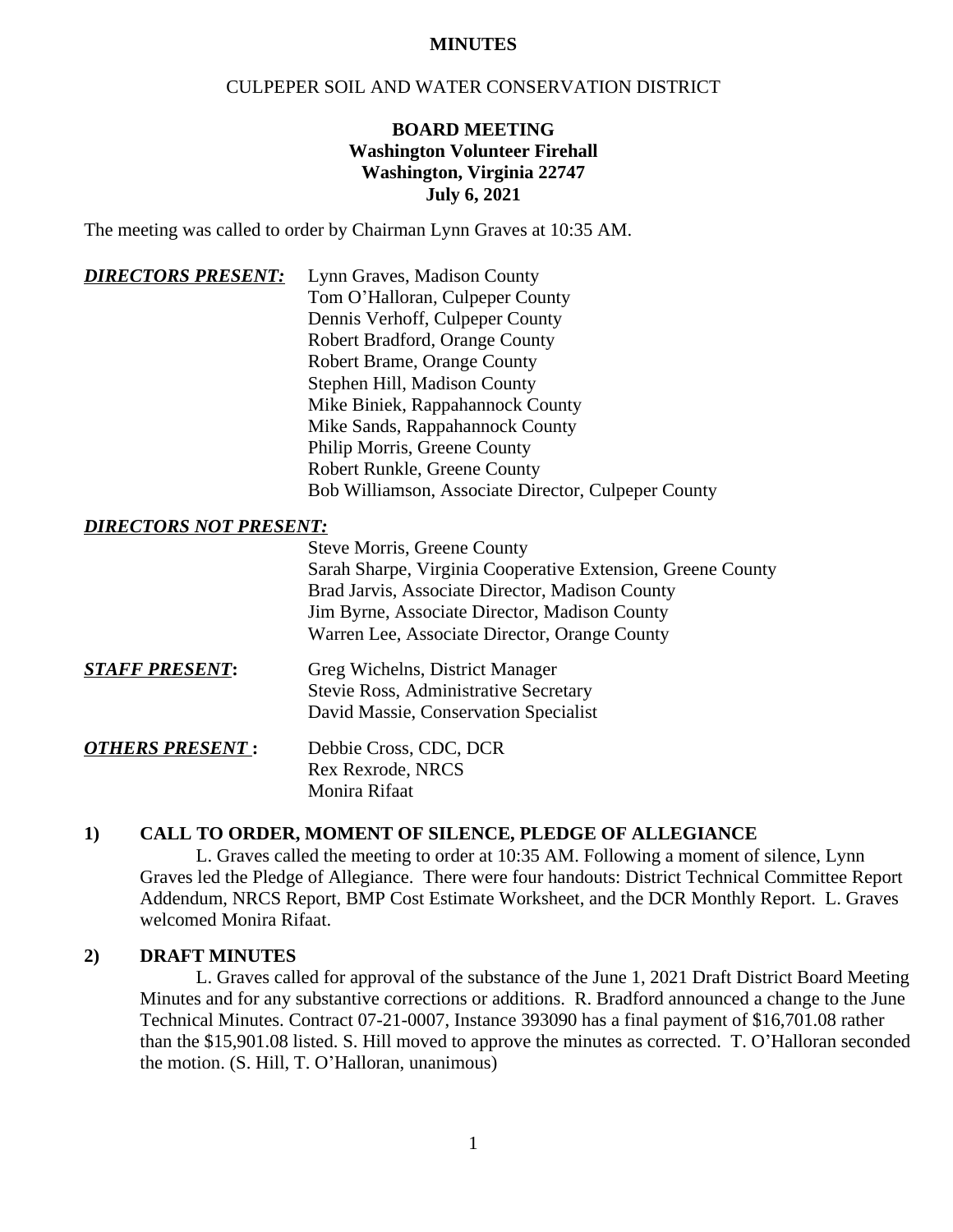## **3) AGENDA APPROVAL**

L. Graves called for Agenda approval. The Technical Committee Report was removed from the Consent Agenda and placed on the Agenda as 6.1, along with the Addendum to the Report. M. Sands moved to adopt the Agenda as modified. P. Morris seconded the motion. (M. Sands, P. Morris, unanimous)

#### **4) CONSENT AGENDA**

Consent Agenda adopted as modified.

COMMITTEE REPORTS

EDUCATION COMMITTEE REPORT OPERATIONS COMMITTEE REPORT LEGISLATIVE COMMITTEE REPORT TREASURER'S REPORT NRCS PLANS

## **5) NOMINATING COMMITTEE REPORT**

R. Bradford reported that the Nominating Committee discussed options for a new slate of Board Officers for FY22 and supports keeping the remaining set of officers. R. Bradford brought the decision before the Board. R. Brame moved to keep L. Graves as Chairman, P. Morris as Vice-Chairman, and T. O'Halloran as Treasurer. P. Morris seconded the motion. No other nominations were forthcoming. (R. Brame, P. Morris, unanimous)

### **6) ADDITIONS TO AGENDA**

### **6.1) TECHNICAL COMMITTEE REPORT w/ Addendum**

R. Bradford, Technical Committee Chairman, read a prepared statement covering several topics of importance for the new fiscal year: Cost Share Program Primary/Secondary Considerations, Culpeper SWCD Average Cost List used to estimate BMP costs, signing of an MOU with DCR for the new Small Heard Initiative, and the FY21 Carryover Report. He moved to approve all of these documents by single motion. M. Sands seconded the motion. (R. Bradford, M. Sands, unanimous)

R. Bradford announced that he and the District Manager, G. Wichelns, opened three sealed bids for the Beautiful Run Dams Spillway Sliplining projects and he read the sum for each bid submission. Kiewit Infrastructure South Co., \$1,050,000; Garney Companies, Inc., \$1,209,000; Bander Smith, Inc., \$635,000. He moved to accept the Bander Smith, Inc. bid as the low bid and award them a contract. M. Sands seconded the motion. (R. Bradford, M. Sands, unanimous)

### **June 22, 2021 Technical Committee Meeting Minutes (Updated)**

Present: Robert Bradford, Chairman; Lynn Graves, Madison; Tom O'Halloran, Culpeper; Mike Sands, Rappahannock; Bob Williamson, Culpeper; Greg Wichelns, District Manager; Spencer Yager, Conservation Specialist; David Massie, Conservation Specialist

#### *Items in italics were added at the July 6, 2021 Board Meeting in Washington, Virginia*

1) The following BMP applicants have been approved by the Technical Committee for funding. All applications were thoroughly screened for compliance with Priority Recruitment Guidelines. All met at least two of the priority criteria.

| <u>Practice</u>                                 | Fund                                   | Participant | ∟ontract                        | Instance           | _ounty  | Amount                                                         | $\mathbf{r}$<br>ax<br>Credit |
|-------------------------------------------------|----------------------------------------|-------------|---------------------------------|--------------------|---------|----------------------------------------------------------------|------------------------------|
| 6W<br>$\sim$ $\sim$<br>$\sim$<br>-2L<br>  UU 1- | $\sim$ $\sim$<br>2021<br>$\Delta$<br>∼ | حصد         | <b>1015</b><br>$\sim$<br>$\sim$ | 132209<br>$\prime$ | Madison | $\overline{a}$ $\overline{c}$ $\overline{c}$<br>50.00<br>- N.H | 0.00                         |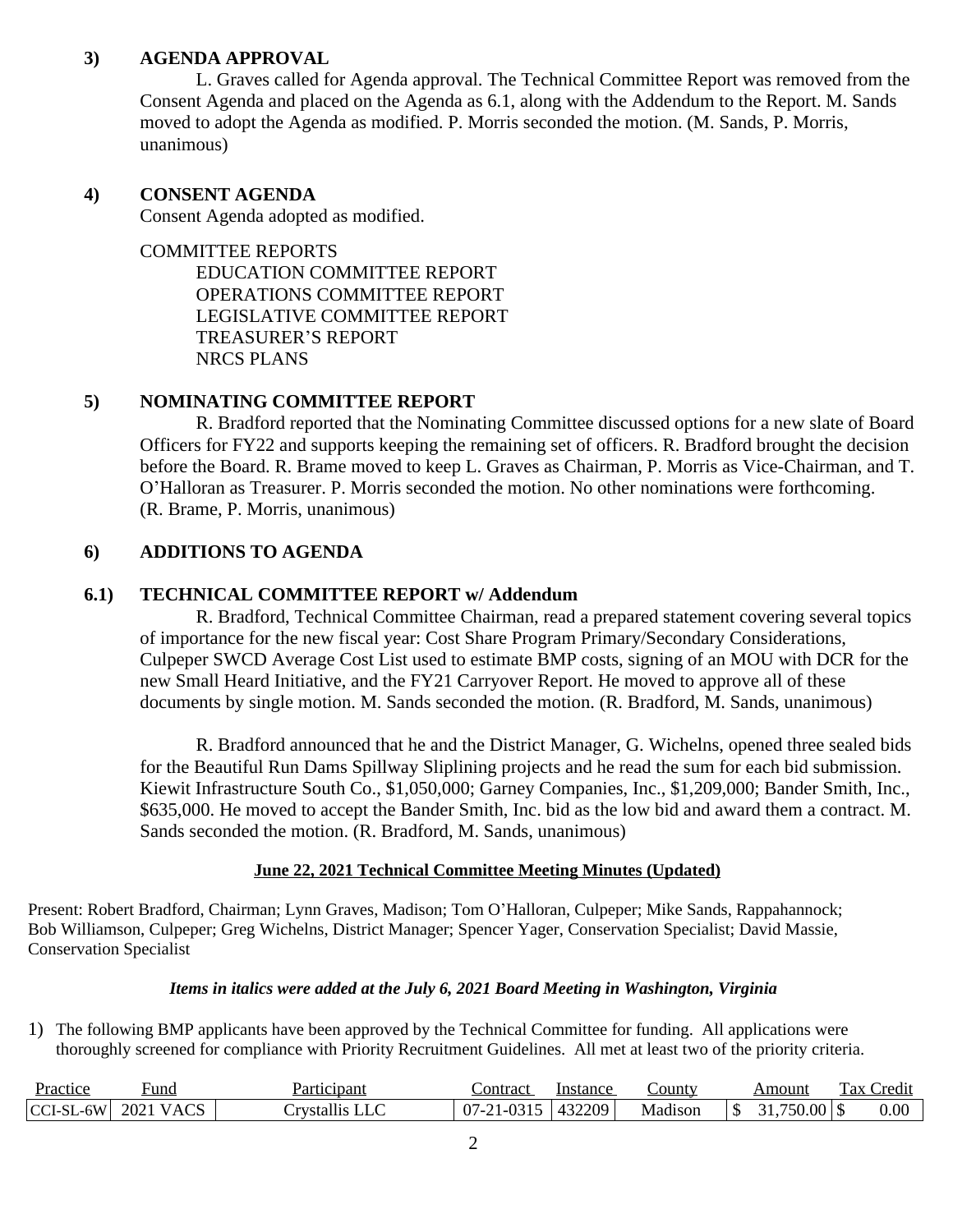| $ CCI-SL-6W$ | <b>2021 VACS</b> | Tom Williams                        | 07-21-0316 | 432432 | Madison        | \$<br>$12,750.00$ \ \\$ |     | 0.00 |
|--------------|------------------|-------------------------------------|------------|--------|----------------|-------------------------|-----|------|
| $SL-10$      | <b>2021 VACS</b> | Zack Burkett                        | 07-21-0297 | 431615 | Orange         | \$<br>$3,699.75$ \\$    |     | 0.00 |
| $SL-10$      | <b>2021 VACS</b> | Rivandale Farm                      | 07-21-0298 | 431616 | Orange         | \$<br>$4,653.75$ \\$    |     | 0.00 |
| $SL-10$      | <b>2021 VACS</b> | <b>Charlie Thornton</b>             | 07-21-0299 | 431686 | Madison        | \$<br>$11,855.25$ \\$   |     | 0.00 |
| $SL-10$      | <b>2021 VACS</b> | Charles and Vicki Horn Family Trust | 07-21-0300 | 431687 | Madison        | \$<br>$6,459.75$ \\$    |     | 0.00 |
| $SL-10$      | <b>2021 VACS</b> | <b>Dustin Watson</b>                | 07-21-0318 | 432434 | Greene         | \$<br>$7,615.50$ \\$    |     | 0.00 |
| $SL-10$      | <b>2021 VACS</b> | <b>Richard Durrer</b>               | 07-21-0321 | 432597 | Greene         | \$<br>$15,000.00$ \\$   |     | 0.00 |
| $SL-10$      | <b>2021 VACS</b> | C. W. Properties Properties         | 07-21-0328 | 432670 | Madison        | \$<br>$4,268.25$ \\$    |     | 0.00 |
| $SL-10$      | <b>2021 VACS</b> | Jonathan Boone                      | 07-21-0301 | 431688 | Madison        | \$<br>$4,429.50$ \\$    |     | 0.00 |
| $SL-10$      | <b>2021 VACS</b> | Jonathan Boone                      | 07-21-0301 | 432694 | Madison        | \$                      |     | 0.00 |
| $SL-10$      | <b>2021 VACS</b> | Jonathan Boone                      | 07-21-0301 | 432695 | Madison        | \$                      |     | 0.00 |
| $SL-10$      | <b>2021 VACS</b> | Jonathan Boone                      | 07-21-0301 | 432698 | Madison        | \$<br>2,393.25          |     | 0.00 |
| $SL-10$      | <b>2021 VACS</b> | Jonathan Boone                      | 07-21-0301 | 432699 | Madison        | \$<br>417.00            | l S | 0.00 |
| $SL-8B$      | <b>2021 VACS</b> | W.J. Davis                          | 07-21-0333 | 432750 | <b>Madison</b> | \$<br>$3,160.00$ \ \$   |     | 0.00 |
|              |                  |                                     |            |        |                |                         |     |      |

2) The following BMP participants have been approved by the Technical Committee for payment:

| Practice  | Fund             | Participant                 | Contract   | Instance | <b>County</b> | <b>Amount</b>             |                                 | <b>Tax Credit</b> |
|-----------|------------------|-----------------------------|------------|----------|---------------|---------------------------|---------------------------------|-------------------|
| $SL-1$    | <b>2020 VACS</b> | Millwood Farm LLC           | 07-20-0114 | 374116   | Orange        | 6,017.17                  | \$                              | 0.00              |
| $SL-1$    | <b>2020 VACS</b> | Crystallis LLC              | 07-20-0349 | 383834   | Madison       | \$<br>22,387.83           | $\mathcal{S}$                   | 0.00              |
| $SL-10$   | <b>2020 VACS</b> | James Woodcock              | 07-20-0464 | 389511   | Orange        | \$<br>3,573.00            | $\mathcal{S}$                   | 0.00              |
| CCI-SL-6W | <b>2021 VACS</b> | Crystallis LLC              | 07-21-0315 | 432209   | Madison       | \$<br>31,750.00           | \$                              | 0.00              |
| CCI-SL-6W | <b>2021 VACS</b> | Tom Williams                | 07-21-0316 | 432432   | Madison       | \$<br>12,750.00           | $\mathcal{S}$                   | 0.00              |
| $FR-1$    | <b>2021 VACS</b> | Carolyn Smith*              | 07-21-0168 | 421303   | Madison       | \$<br>5,610.65            | \$                              | 925.31            |
| $FR-3$    | <b>2021 VACS</b> | Carolyn Smith*              | 07-21-0196 | 421977   | Madison       | \$<br>18,662.06           | $\overline{\$}$                 | 87.66             |
| $SL-8H$   | <b>2021 VACS</b> | <b>Wheatley Shackleford</b> | 07-21-0141 | 420708   | Culpeper      | \$<br>640.00              | $\mathcal{S}$                   | 0.00              |
| $SL-8H$   | <b>2021 VACS</b> | William Settle              | 07-21-0143 | 420771   | Rappahannock  | \$<br>1,160.00            | \$                              | 0.00              |
| $SL-8H$   | <b>2021 VACS</b> | Payne Hay and Straw         | 07-21-0199 | 422154   | Culpeper      | \$<br>2,040.00            | \$                              | 0.00              |
| $SL-8B$   | <b>2021 VACS</b> | Dale Welch                  | 07-21-0192 | 421707   | Rappahannock  | \$<br>7,900.00            | $\mathcal{S}$                   | 0.00              |
| $SL-8B$   | <b>2021 VACS</b> | Dennis Brown                | 07-21-0159 | 421253   | Culpeper      | \$<br>4,200.00            | $\mathcal{S}$                   | 0.00              |
| $SL-8H$   | <b>2021 VACS</b> | Dennis Brown                | 07-21-0157 | 421251   | Culpeper      | \$<br>3,072.60            | $\overline{\mathcal{S}}$        | 0.00              |
| $SL-8H$   | <b>2021 VACS</b> | William Brown III           | 07-21-0161 | 421257   | Culpeper      | \$<br>1,197.40            | $\mathcal{S}$                   | 0.00              |
| $SL-8B$   | <b>2021 VACS</b> | Paul Compton                | 07-21-0127 | 420288   | Culpeper      | \$<br>2,100.00            | $\overline{\$}$                 | 0.00              |
| $SL-8H$   | <b>2021 VACS</b> | Paul Compton                | 07-21-0126 | 420287   | Culpeper      | \$<br>900.00              | $\overline{\$}$                 | 0.00              |
| $SL-8H$   | <b>2021 VACS</b> | Jeffrey Herren              | 07-21-0293 | 428878   | Culpeper      | \$<br>4,955.80            | $\overline{\mathcal{S}}$        | 0.00              |
| $SL-8B$   | <b>2021 VACS</b> | <b>Brooke Farms</b>         | 07-21-0132 | 420629   | Orange        | \$<br>38,432.00           | $\mathcal{S}$                   | 0.00              |
| $SL-8H$   | <b>2021 VACS</b> | <b>Brooke Farms</b>         | 07-21-0132 | 420630   | Orange        | $\mathcal{S}$<br>7,247.60 | \$                              | 0.00              |
| $SL-8B$   | <b>2021 VACS</b> | <b>Mike Coates</b>          | 07-21-0079 | 418920   | Madison       | \$<br>5,234.90            | \$                              | 0.00              |
| $SL-8B$   | <b>2021 VACS</b> | <b>Bobby McDaniel</b>       | 07-21-0190 | 421690   | Greene        | \$<br>504.50              | \$                              | 0.00              |
| $SL-8H$   | <b>2021 VACS</b> | <b>Bobby McDaniel</b>       | 07-21-0190 | 421945   | Greene        | $\mathcal{S}$<br>92.00    | $\mathcal{S}$                   | 0.00              |
| $SL-8B$   | <b>2021 VACS</b> | <b>Battle Park Farm</b>     | 07-21-0278 | 427663   | Culpeper      | \$<br>20,386.20           | $\mathcal{S}$                   | 0.00              |
| $SL-8B$   | <b>2021 VACS</b> | Lazy Creek Farm Inc.**      | 07-21-0094 | 419685   | Madison       | \$<br>19,021.60           | \$                              | 0.00              |
| $SL-8H$   | <b>2021 VACS</b> | Lazy Creek Farm Inc.        | 07-21-0094 | 419684   | Madison       | \$<br>1,663.80            | $\mathcal{S}$                   | 0.00              |
| $SL-8B$   | <b>2021 VACS</b> | Beauregard Farm, Inc.       | 07-21-0151 | 421086   | Culpeper      | 48,720.00                 | $\boldsymbol{\hat{\mathsf{S}}}$ | 0.00              |
| WQ-4      | <b>2021 VACS</b> | Beauregard Farm, Inc.       | 07-21-0152 | 421087   | Culpeper      | \$<br>14,730.00           | $\mathcal{S}$                   | 0.00              |
| $SL-8H$   | <b>2021 VACS</b> | <b>Beauregard Farm LP</b>   | 07-21-0154 | 421089   | Culpeper      | \$<br>3,700.00            | \$                              | 0.00              |
| $NM-4$    | <b>2021 VACS</b> | Beauregard Farm, Inc.       | 07-21-0257 | 425928   | Culpeper      | \$<br>522.00              | $\mathcal{S}$                   | 0.00              |
| $NM-4$    | <b>2021 VACS</b> | Beauregard Farm LP          | 07-21-0256 | 425926   | Culpeper      | $\mathsf{\$}$<br>139.50   | \$                              | 0.00              |
| $SL-8B$   | <b>2021 VACS</b> | Glebe Farm LLC              | 07-21-0248 | 424534   | Culpeper      | \$<br>12,711.60           | $\mathcal{S}$                   | 0.00              |
| WQ-4      | <b>2021 VACS</b> | Glebe Farm LLC              | 07-21-0251 | 424545   | Culpeper      | $\mathcal{S}$<br>3,237.30 | $\mathbb{S}$                    | 0.00              |
| $SL-10$   | <b>2021 VACS</b> | Robert Rodden               | 07-21-0269 | 426875   | Rappahannock  | $\mathcal{S}$<br>2,625.00 | \$                              | 0.00              |
| $SL-10$   | <b>2021 VACS</b> | <b>Brian Farinholt</b>      | 07-21-0148 | 420806   | Greene        | \$<br>4,584.75            | $\mathcal{S}$                   | 0.00              |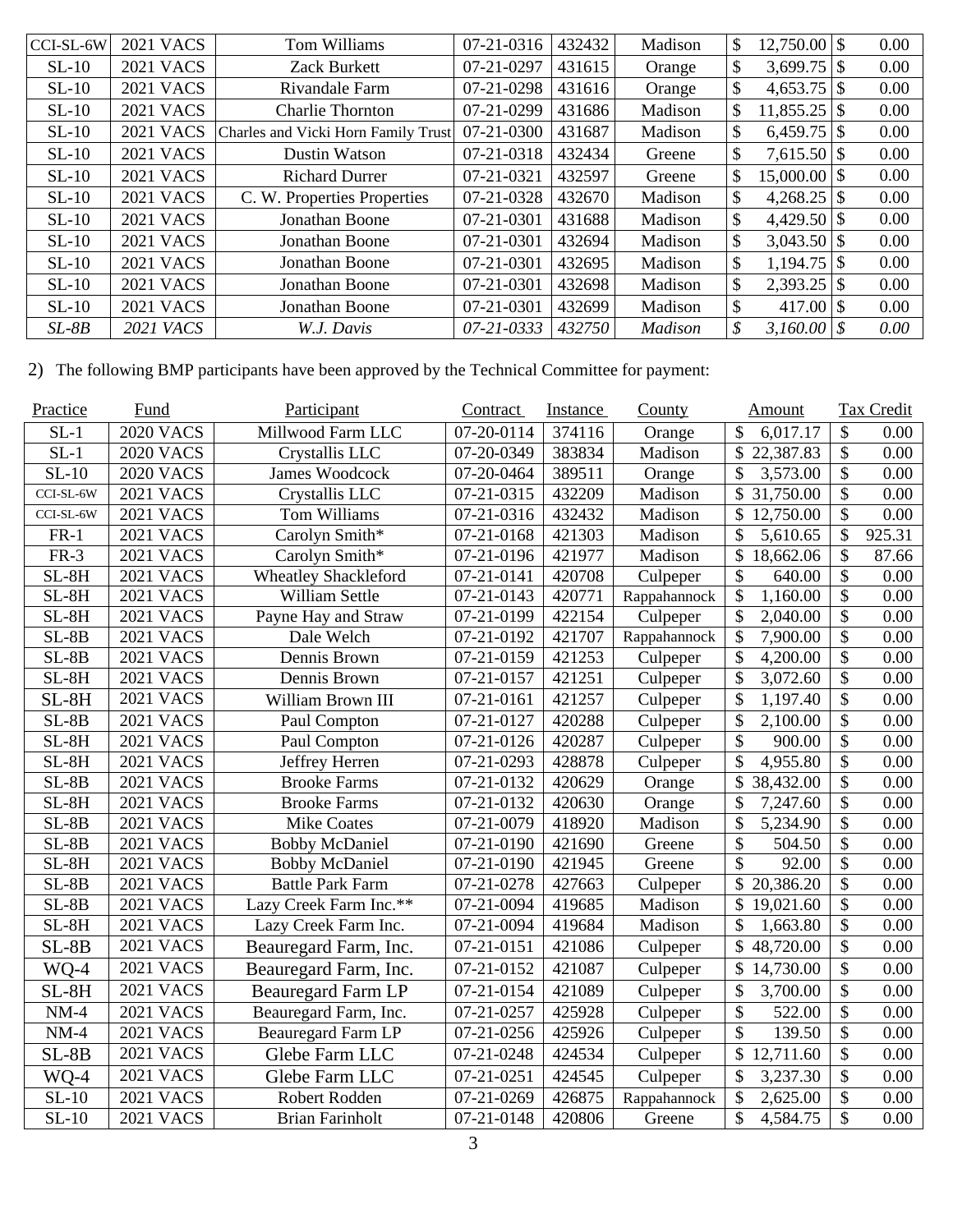| $SL-10$ | <b>2021 VACS</b> | Calvin Powell                       | 07-21-0277       | 427653 | Greene       | \$<br>5,094.75                       | \$<br>0.00                       |
|---------|------------------|-------------------------------------|------------------|--------|--------------|--------------------------------------|----------------------------------|
| $SL-10$ | <b>2021 VACS</b> | <b>Calvin Powell</b>                | 07-21-0277       | 427654 | Greene       | \$<br>4,423.50                       | \$<br>0.00                       |
| $SL-10$ | <b>2021 VACS</b> | Goodall Family Farm, GP             | 07-21-0239       | 423189 | Madison      | \$<br>5,566.50                       | \$<br>0.00                       |
| $SL-10$ | <b>2021 VACS</b> | Copper Hill LLC                     | 07-21-0242       | 424411 | Madison      | \$<br>1,875.00                       | \$<br>0.00                       |
| $SL-10$ | <b>2021 VACS</b> | Copper Hill LLC                     | 07-21-0243       | 424412 | Madison      | \$<br>5,325.00                       | $\overline{\$}$<br>0.00          |
| $SL-10$ | <b>2021 VACS</b> | Zack Burkett                        | 07-21-0297       | 431615 | Orange       | \$<br>3,699.75                       | $\overline{\$}$<br>0.00          |
| $SL-10$ | <b>2021 VACS</b> | Rivandale Farm                      | 07-21-0298       | 431616 | Orange       | \$<br>4,653.75                       | $\overline{\$}$<br>0.00          |
| $SL-10$ | <b>2021 VACS</b> | <b>Charlie Thornton</b>             | 07-21-0299       | 431686 | Madison      | \$<br>11,855.25                      | \$<br>0.00                       |
| $SL-10$ | <b>2021 VACS</b> | Charles and Vicki Horn Family Trust | 07-21-0300       | 431687 | Madison      | \$<br>6,459.75                       | \$<br>0.00                       |
| $SL-10$ | <b>2021 VACS</b> | Dustin Watson                       | 07-21-0318       | 432434 | Greene       | 7,615.50                             | \$<br>0.00                       |
| $SL-10$ | <b>2021 VACS</b> | <b>Richard Durrer</b>               | 07-21-0321       | 432597 | Greene       | 15,000.00                            | \$<br>0.00                       |
| $SL-10$ | <b>2021 VACS</b> | C. W. Properties Properties         | 07-21-0328       | 432670 | Madison      | \$<br>4,268.25                       | \$<br>0.00                       |
| $SL-10$ | <b>2021 VACS</b> | Jonathan Boone                      | 07-21-0301       | 431688 | Madison      | \$<br>4,429.50                       | \$<br>0.00                       |
| $SL-10$ | <b>2021 VACS</b> | Jonathan Boone                      | 07-21-0301       | 432694 | Madison      | \$<br>3,043.50                       | \$<br>0.00                       |
| $SL-10$ | <b>2021 VACS</b> | Jonathan Boone                      | 07-21-0301       | 432695 | Madison      | 1,194.75                             | \$<br>0.00                       |
| $SL-10$ | <b>2021 VACS</b> | Jonathan Boone                      | 07-21-0301       | 432698 | Madison      | \$<br>2,393.25                       | \$<br>0.00                       |
| $SL-10$ | <b>2021 VACS</b> | Jonathan Boone                      | 07-21-0301       | 432699 | Madison      | \$<br>417.00                         | \$<br>0.00                       |
| WP-2W   | <b>2021 VACS</b> | Gregory S. Lohr                     | 07-21-0007       | 393090 | Madison      | \$<br>16,701.08                      | \$<br>0.00                       |
| $SL-6$  | <b>2018 VACS</b> | Lebert Powell                       | 07-18-0149       | 300223 | Culpeper     | \$<br>39,660.00                      | \$2,478.75                       |
| $SL-8B$ | 2021 VACS        | Mount Pony Farms Inc.**             | 07-21-0214       | 422980 | Culpeper     | \$<br>20,814.00                      | $\overline{\mathcal{S}}$<br>0.00 |
| $SL-8H$ | 2021 VACS        | Mount Pony Farms Inc.               | $07 - 21 - 0215$ | 422982 | Culpeper     | \$<br>4,580.00                       | $\overline{\mathcal{S}}$<br>0.00 |
| $SL-8B$ | 2021 VACS        | W.J. Davis                          | 07-21-0333       | 432750 | Madison      | \$<br>3,160.00                       | $\overline{\mathcal{S}}$<br>0.00 |
| $SL-8B$ | <b>2021 VACS</b> | Tom Nixon***                        | 07-21-0115       | 420231 | Orange       | \$<br>12,907.80                      | \$<br>0.00                       |
| $SL-8B$ | 2021 VACS        | Nixon Farms LLC***                  | 07-21-0120       | 420236 | Orange       | \$<br>2,607.50                       | \$<br>0.00                       |
| $SL-8B$ | <b>2021 VACS</b> | Glenmary Farm Holdings LLC***       | 07-21-0110       | 420226 | Orange       | 35,052.60<br>\$                      | \$<br>0.00                       |
| $WQ-4$  | 2021 VACS        | Glenmary Farm Holdings LLC          | 07-21-0112       | 420228 | Orange       | $\boldsymbol{\mathcal{S}}$<br>398.10 | \$<br>0.00                       |
| $SL-8B$ | 2021 VACS        | Western View LLC                    | 07-21-0122       | 420238 | Orange       | $\mathcal{S}_{0}$<br>7,495.00        | \$<br>0.00                       |
| $WQ-4$  | 2021 VACS        | Western View LLC                    | 07-21-0123       | 420239 | Orange       | $\mathcal{S}_{0}$<br>4,477.80        | \$<br>0.00                       |
| $SL-8B$ | 2021 VACS        | Glenmary Farm LLC***                | 07-21-0105       | 420201 | Orange       | 26,190.30                            | \$<br>0.00                       |
| $SL-8H$ | 2021 VACS        | Glenmary Farm LLC***                | 07-21-0105       | 420202 | Orange       | \$<br>7,133.60                       | \$<br>0.00                       |
| $WQ-4$  | 2021 VACS        | Glenmary Farm LLC                   | 07-21-0107       | 420223 | Orange       | \$<br>1,623.00                       | \$<br>0.00                       |
| $SL-8H$ | 2021 VACS        | Am. Heritage Family Farm Inc.       | 07-21-0129       | 420477 | Culpeper     | $\mathcal{S}$<br>3,080.00            | \$<br>0.00                       |
| $FR-1$  | <b>2021 VACS</b> | Melissa McDonald*                   | 07-21-0236       | 423500 | Rappahannock | $\mathcal{S}_{0}$<br>8,107.50        | \$<br>445.62                     |
| $SL-6W$ | <b>2021 VACS</b> | JONBE LLC****                       | 07-21-0145       | 398371 | Culpeper     | 36,110.82                            | \$3,009.23                       |

\*Increase in cost per acre of hardwoods and site preparation.

\*\*Increase for additional acres.

\*\*\*Increase due to consolidation of acreage between entities and most fields were planted early.

\*\*\*\*\*Increase for additional pipeline and a water trough.

3) The following BMP applicants have requested to cancel their contracts:

| Practice | Fund             | Participant             | Contract   | Instance | <b>County</b> | Amount          | Tax Credit            |
|----------|------------------|-------------------------|------------|----------|---------------|-----------------|-----------------------|
| $SL-8B$  | <b>2021 VACS</b> | Jean M. Coates          | 07-21-0080 | 418922   | Madison       | 2,000.00<br>\$  | 0.00<br>\$.           |
| $SL-8H$  | <b>2021 VACS</b> | <b>Mike Coates</b>      | 07-21-0079 | 418921   | Madison       | 8,000.00<br>\$  | 0.00<br>\$            |
| $SL-8H$  | <b>2021 VACS</b> | <b>Battle Park Farm</b> | 07-21-0278 | 431472   | Culpeper      | 5,742.80        | 0.00<br>S             |
| $SL-6W$  | <b>2021 VACS</b> | 2 Rivers Cattle Company | 07-21-0216 | 422997   | Culpeper      | \$47,493.28     | 0.00<br>\$            |
| $SL-6W$  | <b>2020 VACS</b> | 2 Rivers Cattle Company | 07-20-0456 | 388204   | Culpeper      | \$92,913.38     | 0.00<br><sup>\$</sup> |
| $SL-6W$  | <b>2020 VACS</b> | Natural Roots Farm LLC  | 07-20-0245 | 380255   | Greene        | \$ 35,347.50    | 0.00<br>S             |
| $SL-6W$  | <b>2020 VACS</b> | John Dawson II          | 07-20-0078 | 365836   | Orange        | \$43,993.50     | 0.00<br>S             |
| $SL-6W$  | <b>2020 VACS</b> | Jacquelyn Graves        | 07-20-0362 | 384397   | Madison       | \$51,150.00     | 0.00<br>\$            |
| $SL-6$   | <b>2019 VACS</b> | Cattle Run Farm LLC     | 07-19-0008 | 307818   | Greene        | 7,084.80<br>\$  | 442.80<br>\$          |
| $SL-6$   | 2017 Earmark     | White's Organic         | 07-15-0350 | 209003   | Culpeper      | 13,155.25<br>S. | 0.00                  |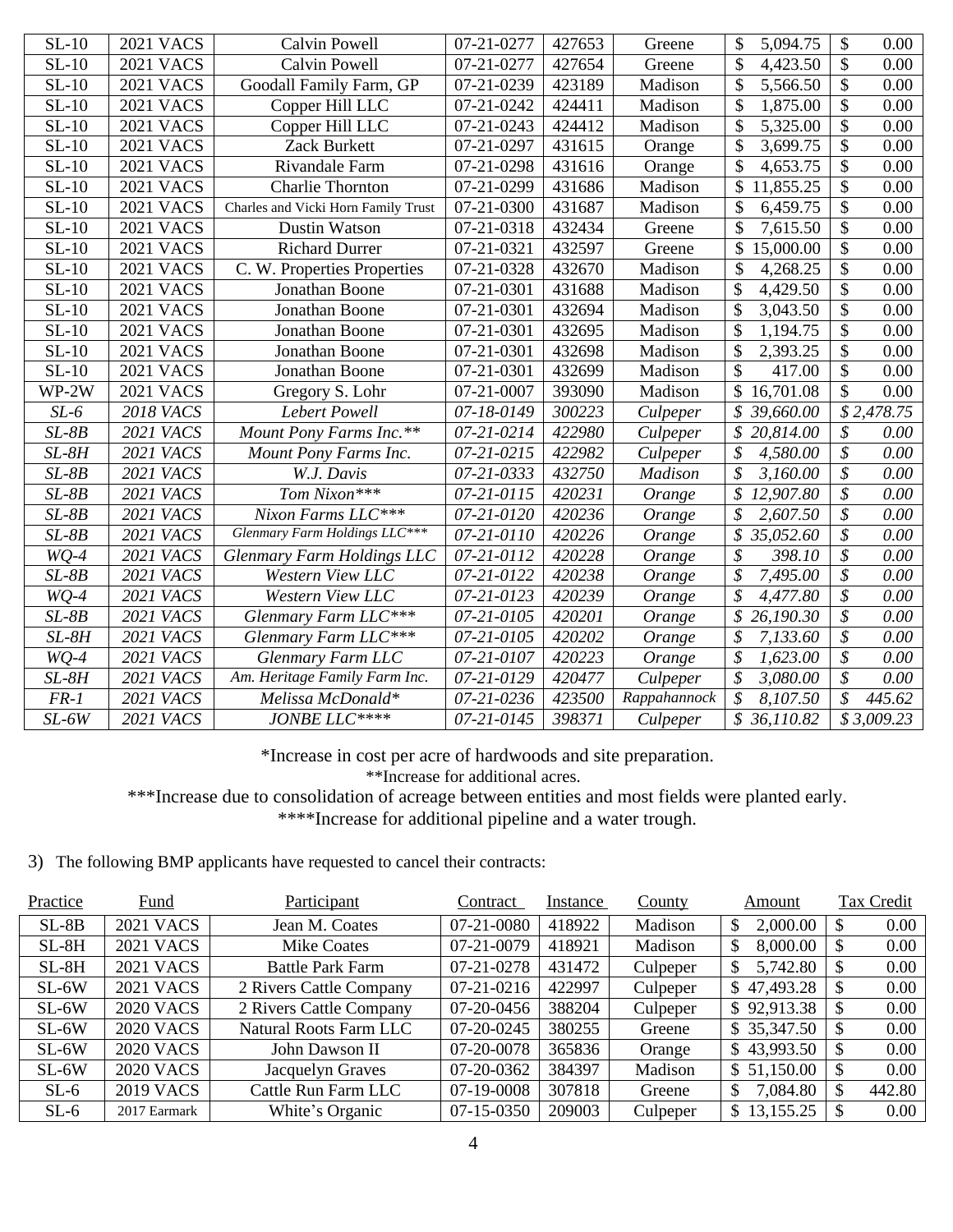| $WQ-4$ | <b>2021 VACS</b> | Tom Nixon                         | 07-21-0117 | 420233 | Culpeper | 8,241.00 | 0.00     |
|--------|------------------|-----------------------------------|------------|--------|----------|----------|----------|
| $NM-7$ | 2021 VACS        | Tom Nixon                         | 07-21-0116 | 420232 | Orange   | 95.00    | $0.00\,$ |
| NM-7   | 2021 <i>VACS</i> | Glenmary Farm LLC                 | 07-21-0106 | 420205 | Orange   | 150.00   | $0.00\,$ |
| NM-7   | 2021 VACS        | <b>Glenmary Farm Holdings LLC</b> | 07-21-0111 | 420227 | Orange   | 2,045.00 | 0.00     |

4) The following Upper Hazel Residential applicants have been approved by the Technical Committee for funding:

| Practice | Fund     | Participant       | Contract         | Instance | County       | Amount     |
|----------|----------|-------------------|------------------|----------|--------------|------------|
| $RB-3M$  | DEQ16546 | Rose Parris       | 07-21-0319       | 432587   | Rappahannock | \$1,600.00 |
| $RB-3M$  | DEO16546 | Courtney Frazier  | $07 - 21 - 0324$ | 432618   | Culpeper     | \$1,000.00 |
| $RB-3M$  | DEO16546 | Alejandro Chafuen | 07-21-0327       | 432669   | Rappahannock | \$1,000.00 |
| $RB-1$   | DEQ16546 | Jack Overstreet   | $07-21-0329$     | 432679   | Rappahannock | 175.00     |

5) The following Upper Rapidan River Residential applicants have been approved by the Technical Committee for funding:

| Practice | Fund     | Participant                | Contract     | Instance | <u>County</u> | Amount     |
|----------|----------|----------------------------|--------------|----------|---------------|------------|
| $RB-3M$  | DEQ16678 | Stephen Holmes             | 07-21-0322   | 432598   | Orange        | \$1,500.00 |
| $RB-3M$  | DEQ16678 | Patrick Colby              | 07-21-0323   | 432609   | Orange        | \$2,000.00 |
| $RB-4$   | DEO16678 | Timothy Zook               | $07-21-0250$ | 432636   | Madison       | \$4,000.00 |
| $RB-3M$  | DEQ16678 | <b>Christopher Wingate</b> | 07-21-0330   | 432681   | Orange        | 1,000.00   |

6) The following Upper York Residential applicants have been approved by the Technical Committee for funding:

| Practice | Fund     | Participant       | Contract     | Instance | <u>County</u> | Amount     |
|----------|----------|-------------------|--------------|----------|---------------|------------|
| $RB-3M$  | DEQI6974 | Jovce Jenkins     | 07-21-0320   | 432595   | Orange        | \$1,600.00 |
| $RB-3M$  | DEQI6974 | James Heglar      | $07-21-0325$ | 432647   | Orange        | 1,000.00   |
| $RB-3M$  | DEOI6974 | Hector Elmore     | $07-21-0326$ | 432663   | Orange        | 1,000.00   |
| $RB-3M$  | DEQI6974 | Harry Hopkins III | 07-21-0331   | 432682   | Orange        | 1,000.00   |

7) The following Upper Rapidan Residential participant has been approved by the Technical Committee for payment:

| Practice       | ∺und                             | Participant                   | ∟ontract   | Instance      | County: | Amount              |
|----------------|----------------------------------|-------------------------------|------------|---------------|---------|---------------------|
| $RB-$<br>$-3M$ | $\sim$<br>$\sim$<br>DE۱<br>100/2 | $-11$<br>esse.<br>Ellen<br>W. | )7-<br>—س⊿ | 126222<br>420 | Orange  | $227 - 72$<br>` • ~ |

8) The following Upper Hazel Residential participants have been approved by the Technical Committee for payment:

| Practice | Fund            | <b>Participant</b> | ∪ontract     | Instance | -ountv       | Amount |
|----------|-----------------|--------------------|--------------|----------|--------------|--------|
| $RB-3M$  | DEO16546        | David Riedel       | 07-21-0229   | 423283   | Rappahannock | 350.00 |
| RB-.     | <i>DEO16546</i> | Sharon K. Spear    | $07-21-0286$ | 427843   | Rappahannock | 175.00 |

9) The following Residential applicant has been cancelled by the Technical Committee:

| Practice       | ⊦und                              | Participant    | ∟ontrac†                            | Instance | _ounty  | Amouni        |
|----------------|-----------------------------------|----------------|-------------------------------------|----------|---------|---------------|
| $-3M$<br>$RB-$ | $\sim$<br>$\sim$ 1<br>DE<br>100/c | Zook<br>1mothy | $\cap$ $\cap$ $\cap$<br>)7-′<br>ור: | 24544    | Madison | ,000.00<br>۰υ |

10) The following Virginia Conservation Assistance Program (VCAP) practice has been approved by the Technical Committee for funding:

| $\sim$ times<br>TAC<br>பட                          | $   -$                                 | 'ountv | moun                   |
|----------------------------------------------------|----------------------------------------|--------|------------------------|
| ∼<br>$\alpha$ air<br>.12 <sup>r</sup><br>der.<br>- | $\sim$<br>. ne*<br>ne.<br>$\mathbf{r}$ | Jrang  | $\alpha$<br>500<br>,,, |

11) The District Manager gave an update on the dams: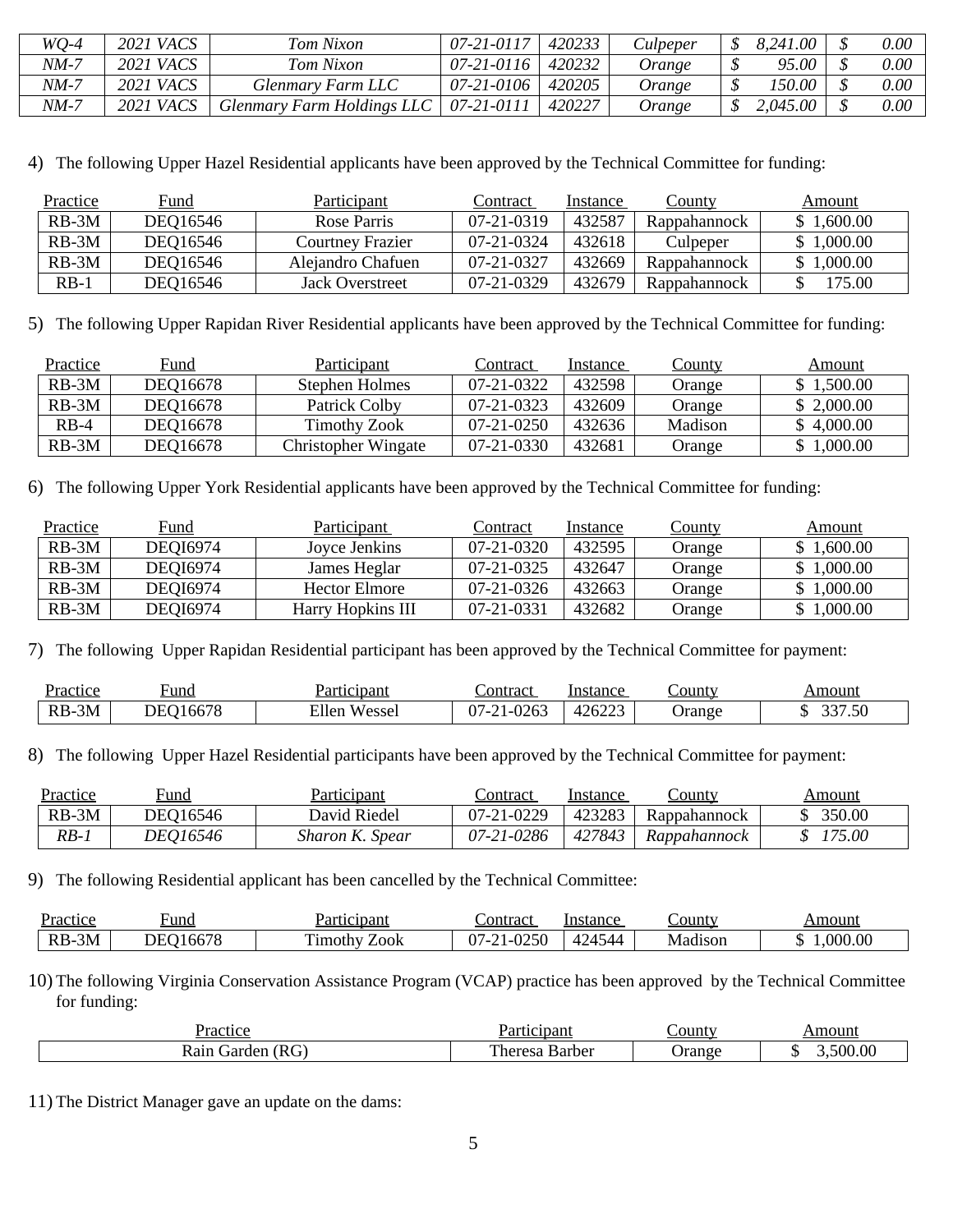- a. The bids for slip lining of six Beautiful Run primary spillways is due by 4 PM on Thursday, July 1, 2021. The bids will be opened on Monday, July 5, 2021, and be awarded at the Tuesday, July 6, 2021 Board Meeting.
- 12) District Staff presented the Technical Committee a revised Average Cost List for PY 2022. The Committee approved the changes and recommends Board approval. The document will be sent to the Agricultural Cost Share Incentive Program Manager and Conservation District Coordinator.
- 13) The Technical Committee reviewed the Annual Plan of Work and felt it was satisfying all requirements of this document. The Strategic Plan was also discussed, and a working group meeting was planned for late winter 2021.
- 14) The Technical Committee reviewed the proposed Secondary Considerations for FY2022. The Committee approved the changes and recommends Board approval. The document will be sent to the Agricultural Cost Share Incentive Program Manager and Conservation District Coordinator.
- 15) The Technical Committee briefly discussed the Clean Water Farm Awards (CWFA) for this year. Directors are encouraged to make recommendations to Staff for all the CWFA, or any other of the others awards given by the District.
- 16) The Technical Committee continues to delegate the authority to the District Manager to sign BMP contracts on behalf of the Board of Directors on an as needed basis.
- *17) Update to Item 11a above; Three bids were opened on Monday, July 5, 2021 for slip lining of six Beautiful Run primary spillways. The winning low bid was awarded to Bander Smith LLC at the Tuesday, July 6, 2021 Board Meeting.*
- *18) The Average Cost List for FY2022, Secondary Considerations and Carryover List were approved by the Board of Directors at the Tuesday, July 6, 2021 Board Meeting. All were Board approved.*

S. Hill moved to approve the Committee Report as presented. D. Verhoff seconded the motion. (S. Hill, D. Verhoff, unanimous)

### **6) DIRECTOR REPORTS**

**S. Hill** announced that D. Verhoff would be taking over the position of Chair of the Educational Committee and that B. Williamson would be taking over the position of Chair of the Legislative Committee. **R. Bradford** let the Board know that he spoke with Molly Elqin at the Orange County Fair, and she is still interested in a possible position with CSWCD Board. She is waiting to complete projects on her farm and

would still like to be sent District meeting information. **R. Runkle** let the Board know that he is experiencing delays in mail. He did not receive the March Board Packet until June.

**M. Sands** announced that Eldon Farms in Rappahannock County recently sold.

**T. O'Halloran** reported that he attended the Rappahannock River Bain Committee Meeting and that the next meeting will be held on September 22, 2021, at Graves Mountain Lodge in Syria, Virginia.

**L. Graves** reported that he attended the Virginia Association of Soil and Water Conservation Districts Quarterly Meeting and that the next Association meeting will be held virtually because not all Districts or speakers have lifted COVID-19 travelling restrictions. He will soon be meeting with Representative Bob Goode as well.

# **7) STAFF REPORTS**

**D. Massie** reminded the Board that nominations for Clean Water Farm Awards would be due on October 1, 2021.